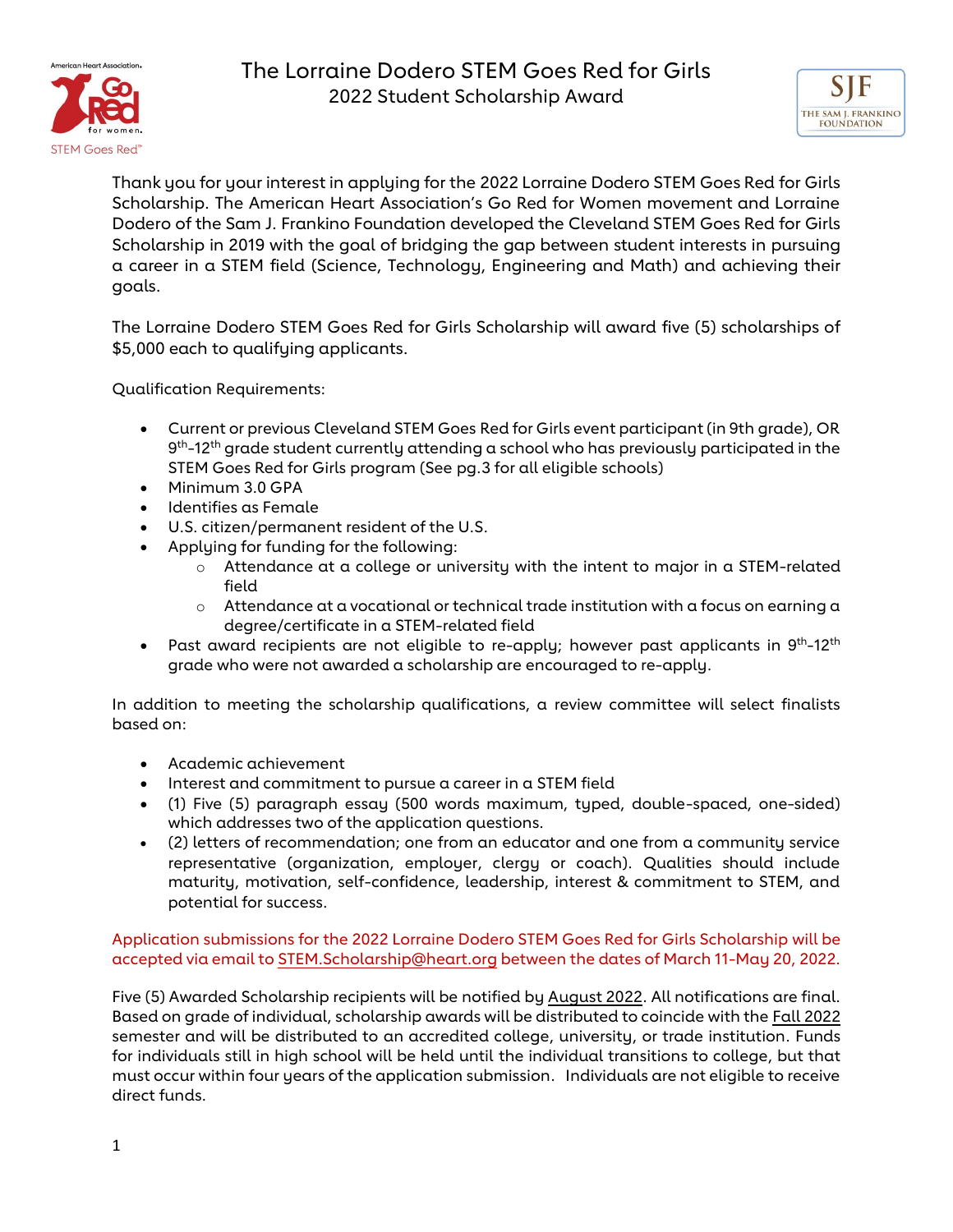



Application Submission:

Email the following documents to [STEM.Scholarship@heart.org](mailto:STEM.Scholarship@heart.org) between the dates of March 11, 2022-May 20, 2022*. Note: Incomplete applications will not be considered.*

- Student Application
- Essay
- (1) copy of school transcript
- (2) letters of recommendation

## Miscellaneous:

In the event that the operation or administration of the scholarship application or review process is impaired or prevented in any way for any reason, including, but not limited to fraud, change of condition, or other technical problems, AHA may in its sole discretion, either: (a) terminate the scholarship; (b) suspend the scholarship submission or review to address the impairment and then resume the scholarship in a manner that best conforms to the spirit of these rules; and/or (c) substitute other award(s) for any award set forth in these Rules that becomes unavailable for any reason. AHA reserves the right in its sole discretion to disqualify any individual found to be tampering with the entry process or the operation of the scholarship or acting in violation of these rules. Failure to execute and return any agreements with AHA that are conditioned on winning will result in such Winner's automatic forfeiture of his/her award with no substitution or alternative available. AHA's failure to enforce any term of these rules shall not constitute a waiver of that or any other provision. Information provided by you for this scholarship is subject to AHA's privacy policy.

AHA is not responsible for: (i) electronic transmissions that are lost, late, stolen, incomplete, damaged or misdirected; (ii) any problems or technical malfunctions, errors, omissions, deletions, defects, communication failures or (iii) causes beyond AHA's reasonable control that jeopardize the administration, security, fairness, integrity or proper conduct of the scholarship. AHA will not be responsible if weather conditions, event cancellations, acts of God or other circumstances beyond their control prevent the award from being granted or the scholarship from taking place.

By submitting an application, participants and, if applicable, their parent or guardian, agree to release, discharge and hold harmless AHA and each of its affiliates, directors, officers, employees, and agents from and against any and all injuries, claims, losses, damages, actions and/or liability arising out of or in connection with, directly or indirectly, participation in and/or entry into the scholarship or acceptance, delivery, possession, use or misuse of any award received. The determinations of AHA are final and binding with respect to any matter arising out of the interpretation or application of these rules.

Entrants agree and acknowledge that personal data submitted with an entry, including name, mailing address, phone number, and email address may be collected, processed, stored and otherwise used by AHA and its affiliates for the purposes of conducting and administering the Contest. All personal information that is collected is subject to AHA's Privacy Policy, [https://www.heart.org/en/about-us/statements-and-policies/privacy-statement.](https://www.heart.org/en/about-us/statements-and-policies/privacy-statement)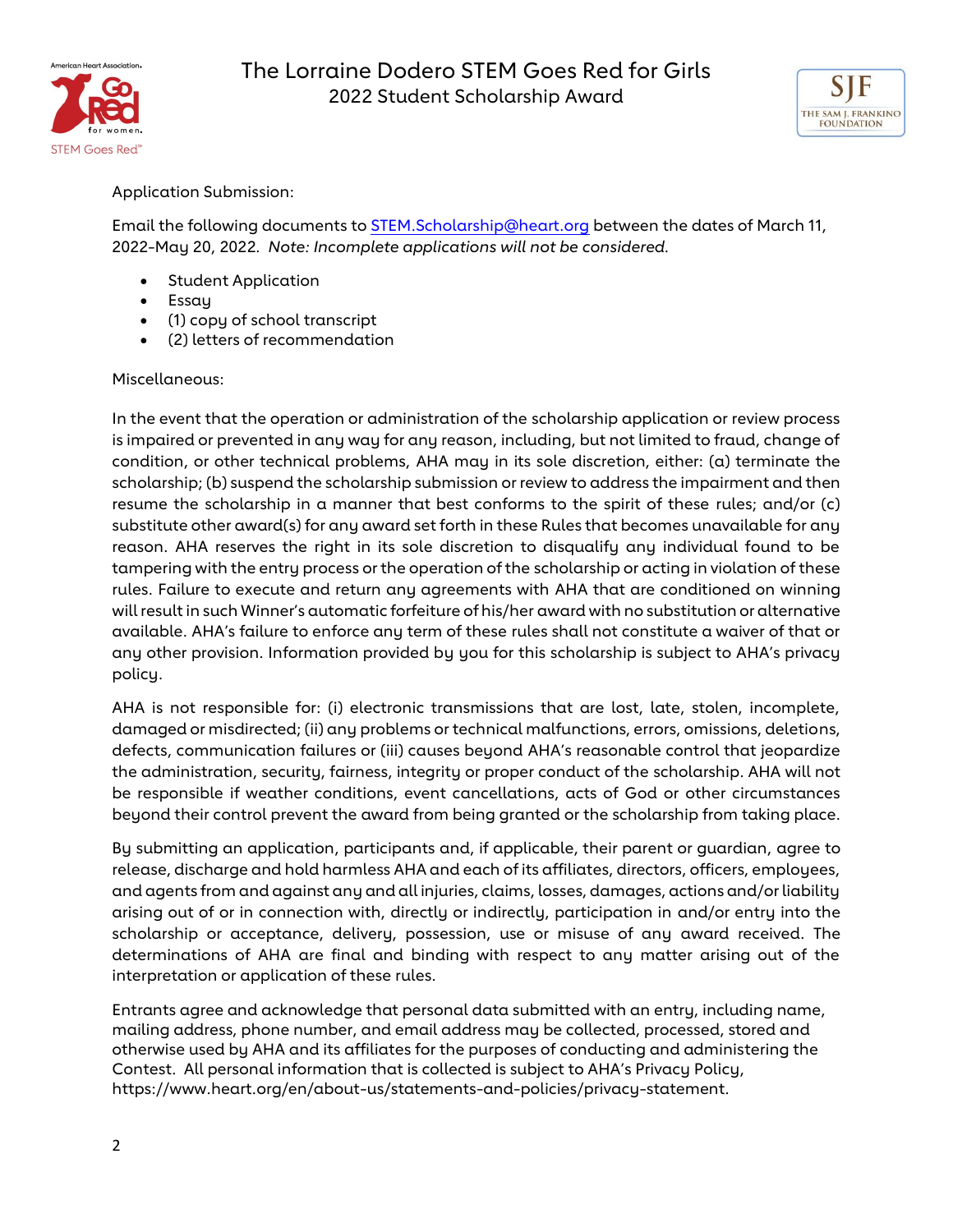



## Eligible Schools

- Almira Pre-K-8 Academy
- Andrew J. Rickoff
- Anton Grdina School
- Avon Schools
- Beaumont School
- Brady Middle
- Brown Middle School
- Case Prek-8
- Chardon Middle School
- Chardon High School
- Cleveland Heights Middle School
- Cleveland Heights High School
- Cleveland School of Science and Medicine
- Daniel E. Morgan
- Dike School of the Arts
- Douglas Macarthur Girls Leadership Academy
- Emmanuel Christian Academy
- Entrepreneurship Preparatory **School**
- Fatima Family Center
- Garrett Morgan School of Leadership and Innovation
- Gesu Catholic School
- Gilmour Academy
- Heritage Middle School
- Incarnate Word Academy
- James A Garfield
- John Marshall School of Information Technology
- Kirtland
- Lincoln West
- Lutheran High School West
- Marion-Sterling School
- Martin Luther King, Jr. Career Academy
- Mary M. Bethune
- Mater Dei
- Mc2stem High School
- McCormick Middle School
- Menlo Park Academy
- Michael R White Stem School
- Miles Park School
- Monticello Middle School
- Mound School
- Notre Dame Elementary
- Oliver H Perry
- Parma City School
- R B Chamberlain Middle School
- Rhodes School of Environmental Studies
- Roxboro Middle School
- Saint Joseph Academy
- Shaw High School
- St. Marks Catholic School
- St. Angela Merici School
- University Heights Middle School
- Warner Girls' Leadership Academy
- Wellington Exempted Village **Schools**
- Wickliffe Middle School
- Willson School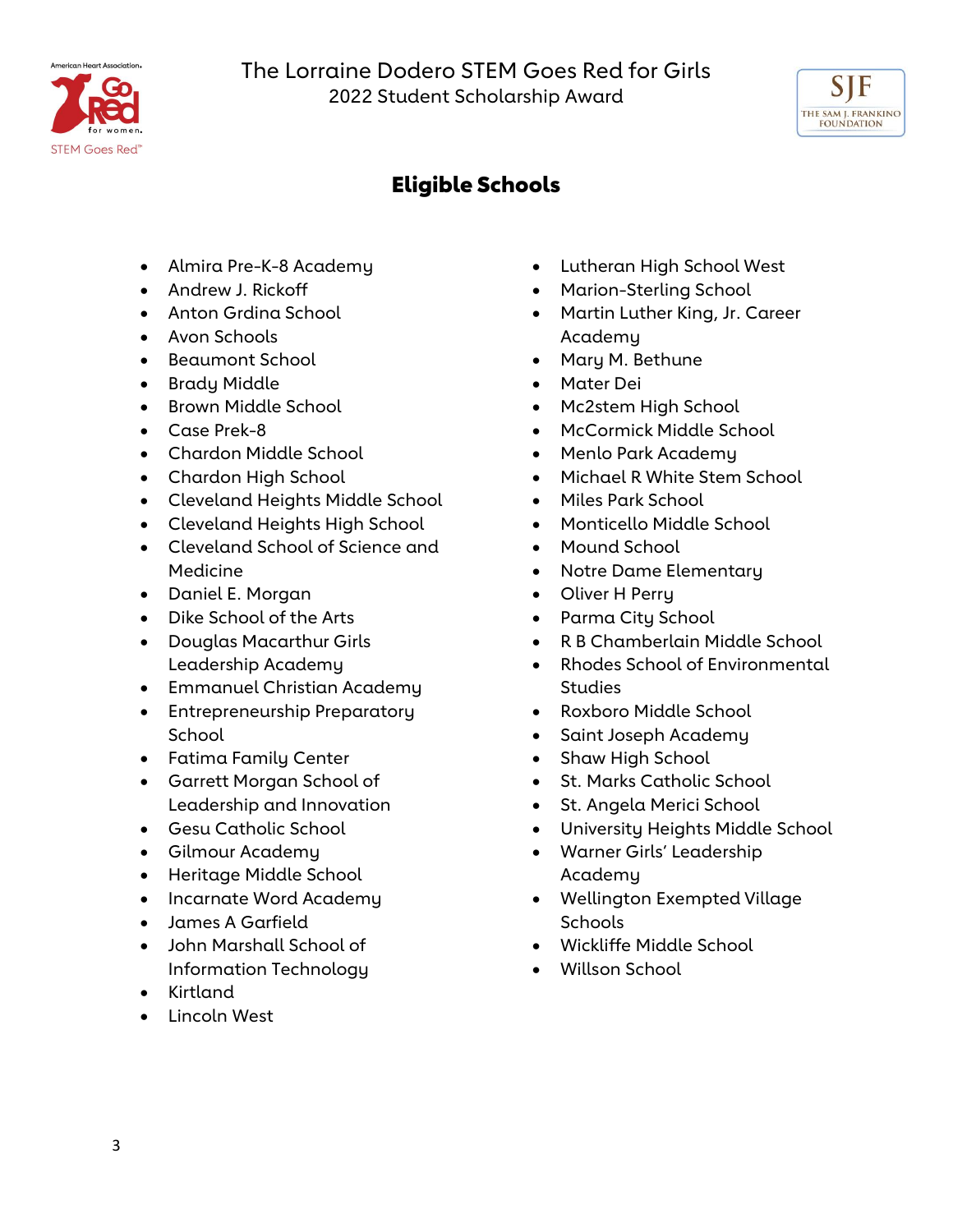



## Student Application

|                                                                                                                                  |  | Student Name: _________________________________Guardian Name: __________________ |
|----------------------------------------------------------------------------------------------------------------------------------|--|----------------------------------------------------------------------------------|
|                                                                                                                                  |  | Student Phone: ________________________________Guardian Phone: _________________ |
|                                                                                                                                  |  |                                                                                  |
|                                                                                                                                  |  |                                                                                  |
|                                                                                                                                  |  |                                                                                  |
| Student D.O.B: ________________                                                                                                  |  |                                                                                  |
|                                                                                                                                  |  |                                                                                  |
| Current Grade: Cumulative GPA: Current Crade:                                                                                    |  |                                                                                  |
|                                                                                                                                  |  |                                                                                  |
|                                                                                                                                  |  |                                                                                  |
|                                                                                                                                  |  |                                                                                  |
| Have you attended a STEM Goes Red for Girls event? (Circle one) $\Box$ YES $\Box$ NO                                             |  |                                                                                  |
| If applicable, what year did you attend the event?<br>$\Box$ 2017 $\Box$ 2018 $\Box$ 2019 $\Box$ 2020 $\Box$ 2021-2022           |  |                                                                                  |
| If applicable, what inspired you most at the event?                                                                              |  |                                                                                  |
|                                                                                                                                  |  |                                                                                  |
|                                                                                                                                  |  |                                                                                  |
|                                                                                                                                  |  |                                                                                  |
| If applicable, list the College/University/Trade Institution you have applied or been                                            |  |                                                                                  |
| Address of College/University/Trade Institution: _______________________________                                                 |  |                                                                                  |
|                                                                                                                                  |  |                                                                                  |
| $\overline{4}$<br>For additional information, please contact STEM.Scholarship@heart.org<br>or visit www.heart.org/CLESTEMGoesRed |  |                                                                                  |